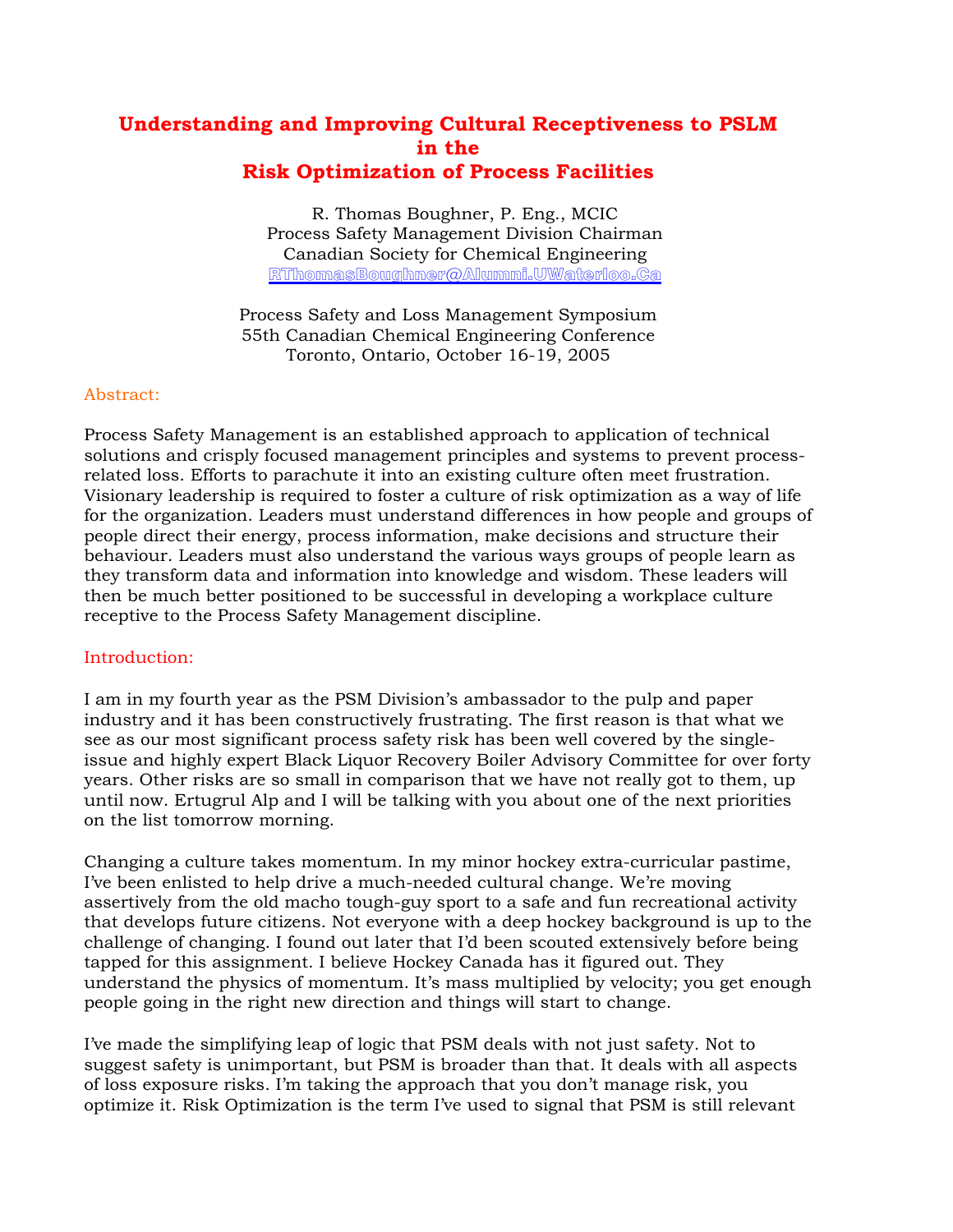in process industries, even if they do not abound in materials that can catch fire or blow up.

Consideration and optimization of risk, on a continual basis, has to become a mindset in your management strategy. It is an approach that is compatible with virtually any management structure. When performed properly, it involves active participation of people at all levels. Threats and opportunities are tied to each other. They are the opposite sides of the same coin. And it's not just a matter of being defensive. Effective risk management is, or at least should be, a source of competitive advantage.

Understand that effective decision-making about risks has to involve everyone in the organization to ensure that no important knowledge and experience is overlooked. It's not an academic exercise restricted to staff risk management experts! But getting everyone or even a critical mass of employees and stakeholders on board may prove more difficult than you expect. How different people react when presented with a set of data and information can be very dynamic.

# Understanding Your Total Risk Situation

Risk influences are the factors that shape an organization's total risk picture, both the threats and opportunities they present, and in the organization's ability to respond to them. Your objective has to be to mould your total risk situation to do the best job of meeting the needs of a certain situation. Then you will be able to capitalize on opportunities while minimizing undesirable outcomes.

It is very important not to oversimplify the identification process for risks. The discipline is enhanced by breaking the total array of possible risks into categories. There is no one right set of categories but one approach groups the array of risk influences into four categories: experience, culture, systems and environment. I plan to deal with the first two today: experience and culture and how they overlap.

There are two things you really have to understand as you set out to foster a culture of risk optimization: (1) people and teams differ in where they preferentially direct their energy, how they prefer to process information, how they prefer to make decisions and how they prefer to organize their lives; (2) there is a progressive process in which an individual's or a team's experience in the form of data and information is transformed into knowledge and wisdom.

#### Models of Individual and Team Personality:

Before we look at the generics of synthesizing data into knowledge by a typical average person or team, let's consider the various ways that individual persons can differ from the average centre-of-the crowd person, if such a person exists. Numerous systems have been developed to do this analytically. I'd like to briefly describe one I've found useful. It is the Myers-Briggs model which I encountered through Bernard Haldane Associates in 1998. I was shocked with how insightful it was!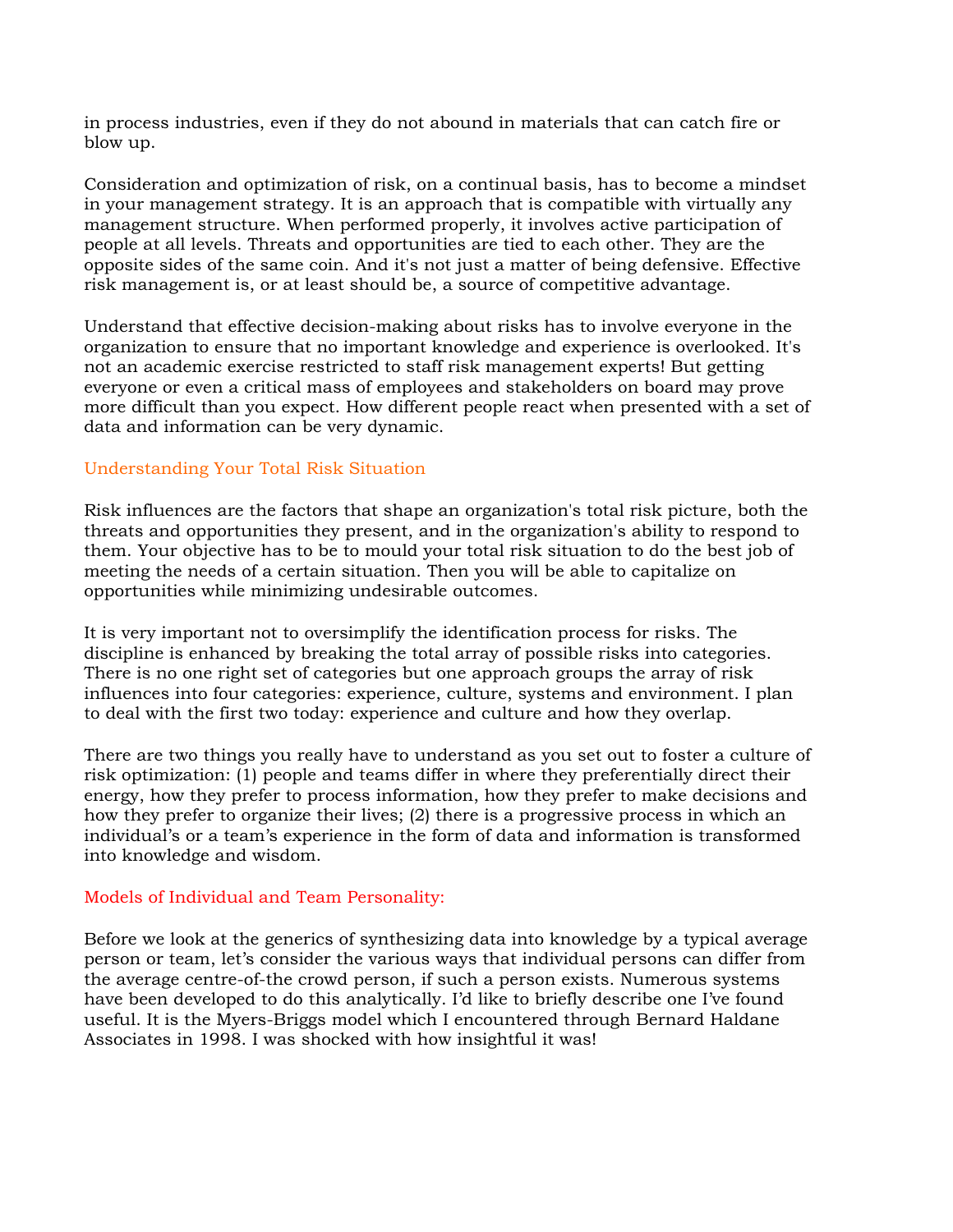#### Direction of Personal Energy

Where, primarily, do you direct your energy? Is it to the outer world of activity, and spoken words or to the inner world of thoughts and emotions? If it is toward the outer world of activity or words, it is called Extroversion, denoted by the letter E. If it is toward the inner world of ideas, information, or thoughts, it is called Introversion, denoted by the letter I.

In a sufficiently large sample of adults in the western or "first" world, 70-75% of individuals are Extroverts and 25-30% are Introverts. As engineers, much of our professional education encourages us to consider before we act. We should never be surprised that two-thirds or more of the people around us seem to be impulsive, by comparison.

## Information Processing

How do you prefer to process information? In the form of known facts and familiar terms or in the form of possibilities or new potential? If it is in the form of facts or familiar terms, it is called Sensing, denoted by the letter S. If it is in the form of possibilities or new potential, it is called iNtuition, denoted by the letter N (N is used rather than I, to avoid confusion with Introversion). The term Sensing is used because information is taken in primarily by way of the five senses. The term iNtuition is used because information is subconsciously manipulated, primarily in an intuitive fashion.

Sensing tends to be interested in tangible reality, focusing on the present, and seeing what is, rather than what might be. The preference for iNtuition gives a greater emphasis on insight and the future, focusing on what might be, rather than what is.

Sensing tends to communicate in direct ways, while iNtuition prefers to communicate in more subtle ways. In that same sample of people, 75-80% process information by Sensing and 20-25% by iNtuition. If we happen to be in the minority that is comfortable taking a high-altitude big picture approach, looking for trends and patterns, we should not be surprised that the vast majority of people around us don't seem able to see the forest for the trees!

# Decision Making Basis

How do you prefer to make decisions? On the basis of logic and objective considerations or on the basis of personal values?

If it is on the basis of logic and objective considerations, it is called Thinking, denoted by the letter T. If it is on the basis of personal values, it is called Feeling, denoted by the letter F. The same population group tends to be split 50-50 between Thinking and Feeling. PSM is a rational, logical discipline. Don't be surprised if half of any group of people sees it as too inflexible and unable to accommodate individual preferential differences.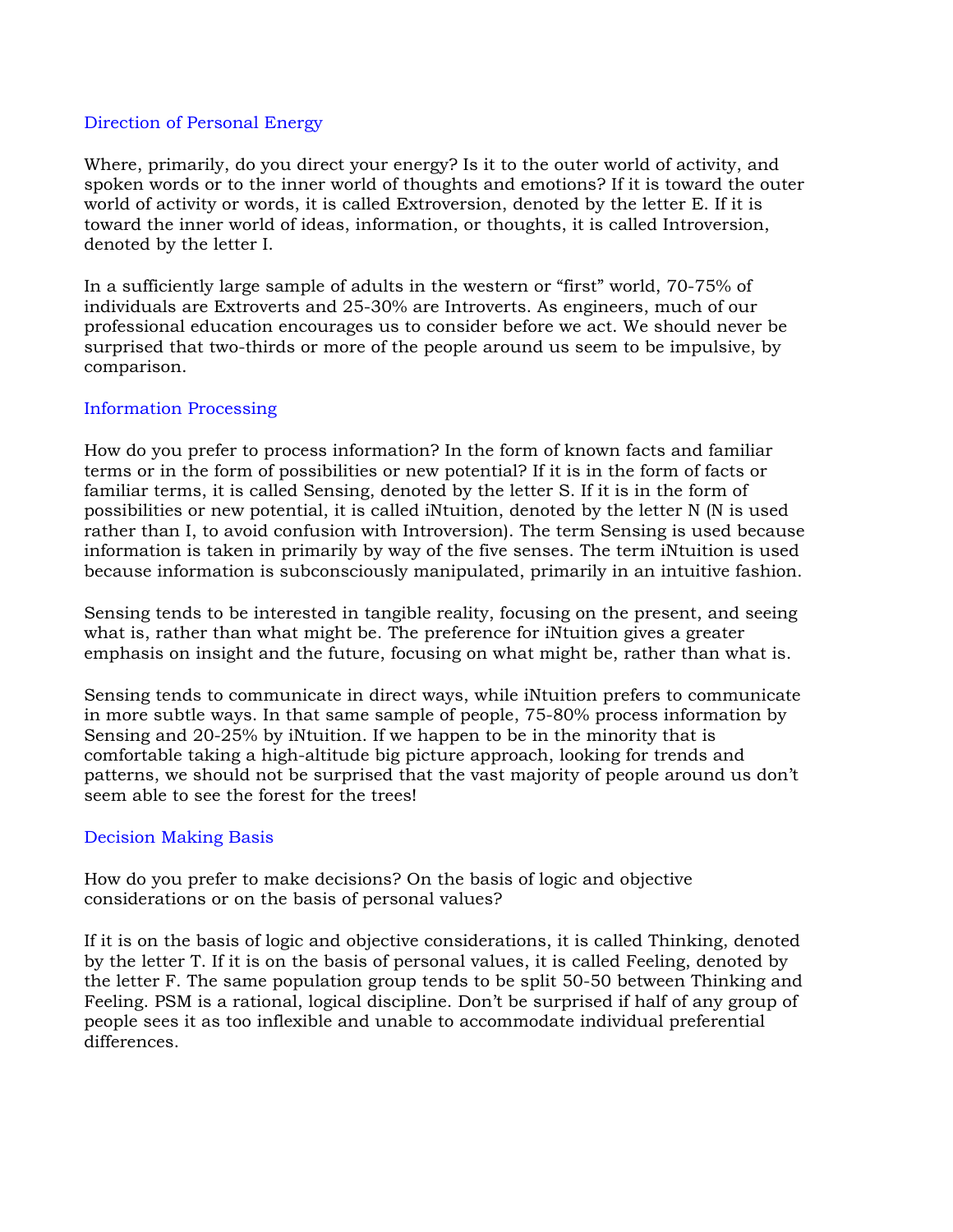#### Organization of Personal Life

How do you prefer to organize your life? In a structured way, making decisions and knowing where you stand or in a flexible way, discovering life as you go along? If it is in a structured way, making decisions and knowing where you stand, then it is called Judgement. If it is in a flexible way, discovering life as you go along, this is called Perception.

Someone whose preference is Judgement prefers, in their lifestyle, to make decisions. This means that they prefer to make decisions about what to do, where to go, what to say, and so on. As a result of these decisions, their lifestyle appears organized or inflexible. Someone whose preference is Perception prefers, in their lifestyle, to learn or experience new things. This means that they prefer to find out more, rather than making decisions, and are more comfortable when they keep their options open. As a result of this openness, they can appear indecisive.

The same sample group tends to be split 50-50 as well between Judgement and Perception. If you want to use PSM to give you more control of your business destiny, you may find half your work group wanting to wait and see if it is really needed or not.

## Distribution of Behaviour Types

As you've seen, The Myers Briggs model of personality is based on four preferences: Where, primarily, do you direct your energy? How do you prefer to process information? How do you prefer to make decisions? How do you prefer to organise your life? Simplistic as it may seem, four questions, each with two possible answers means  $2^4$  = 16 different possible combinations. Is it possible to condense the total array of human behavioural types this way? Try it as I did and see for yourself!

Your type is a permanent influence in your personality. It influences your choice, where the opportunity allows, of which preference or team role to perform. The letters that represent your preferences are combined to produced your Myers Briggs Type, such as ENTJ. Looking at the splits in prevalence indicated above you will find the following:

#### The ES Quadrant

The most prevalent group will be the 50-55% of the population who are Extroverted-Sensing type people. That means their primary direction of their energy is to the outer world of activity, and spoken words which normally increases their level of energy. When there is a free choice, they will tend to act, rather than tend to think. They are comfortable working with known facts and familiar terms, interested in tangible reality, focusing on the present, and seeing what is, rather than what might be. At an extreme, they can have its feet so well and truly on the ground that it misses out on possibilities for the future. The dominant function in this group is the Sensing characteristic but there is evidence of Thinking and Feeling characteristics in this group as well.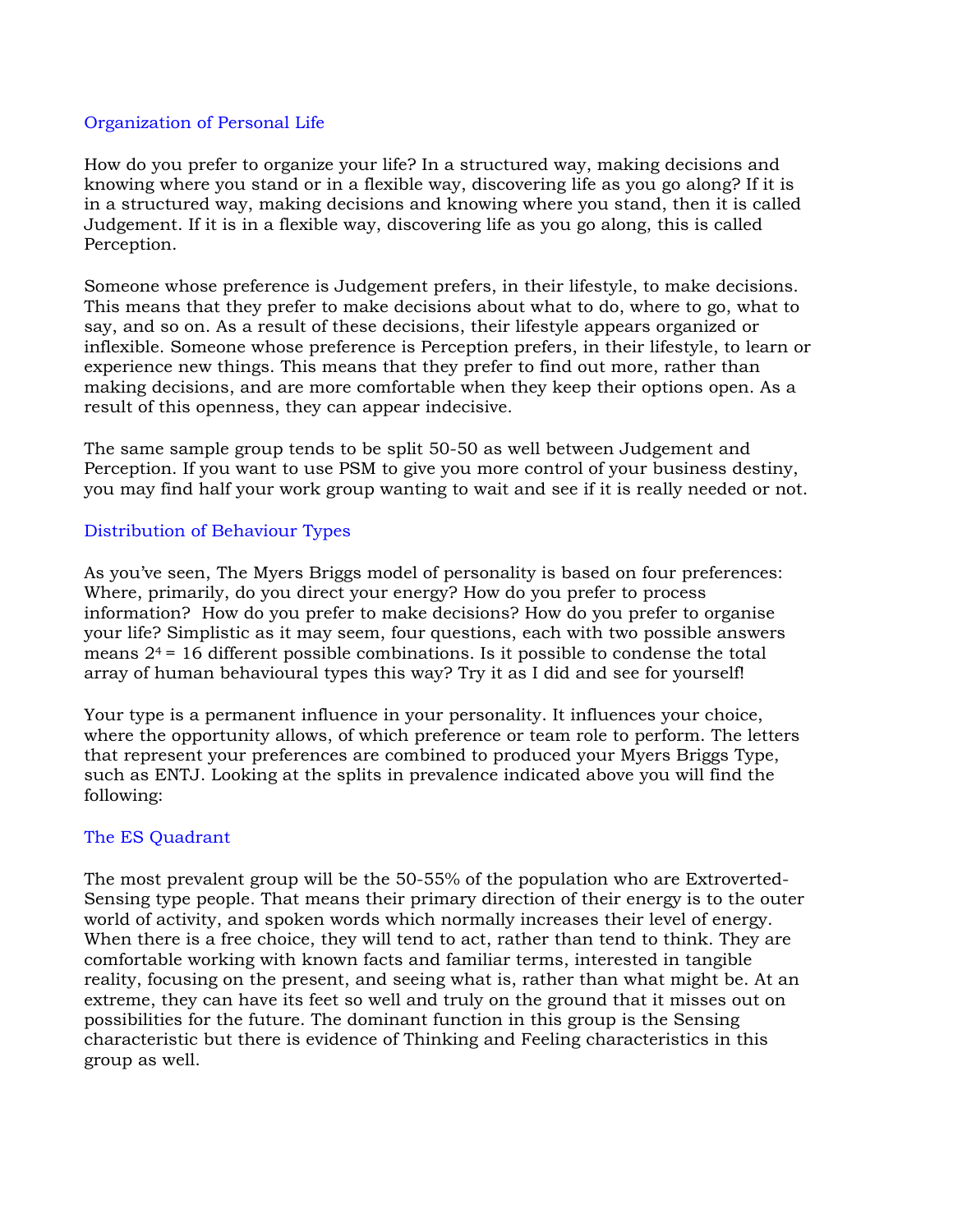#### The IS Quadrant

Approximately 25% of the population is Introverted-Sensing type people meaning they tend to direct their energy primarily, to the inner world of thoughts and emotions which normally increase their level of energy. When there is a free choice, they tend to think before acting. They are comfortable working with known facts and familiar terms interested in tangible reality, focusing on the present, and seeing what is, rather than what might be. The dominant function in this group is the Sensing characteristic but there is evidence of Thinking and Feeling characteristics in this group as well.

#### The EN Quadrant

Approximately 20% of the population is Extroverted-iNtuitive type people. Their primary direction of their energy is to the outer world of activity, and spoken words which normally increases their level of energy. When there is a free choice, they will tend to act, rather than tend to think. They are most comfortable dealing with the form of possibilities or new potential. At an extreme, they can focus so much on possibilities that they lose touch with current realities. The dominant function is the iNtuition characteristic, but there is evidence of Thinking and Feeling characteristics in this group as well.

#### The IN Quadrant

The least prevalent group, representing 4-5% of this typical population, is IntrovertediNtuitive. They tend to direct their energy primarily to the inner world of thoughts and emotions which normally increase their level of energy. When there is a free choice, they tend to think before acting. They are most comfortable dealing with the form of possibilities or new potential. At an extreme, they can focus so much on possibilities that they lose touch with current realities. The dominant function in this group is the iNtuition characteristic but there is evidence of Thinking and Feeling characteristics in this group as well.

#### Seeing the Various Types on the Job

My analysis, performed by Bernard Haldane Associates in 1998, showed me to be an ENTJ, someone who prefers Extroversion, iNtuition, Thinking and Judgement. The ENTJ is likely to feel energised by having lots of things going on (E). He will tend to interpret events by seeing patterns or high-altitude overviews (N). He will tend to make decisions on the basis of logic (T). And he organises life on a structured basis (J). So here I stand, not just thinking about it, but promoting to you the notion that PSM is more broadly applicable than has been recognized. I'm trying to get you to change direction through a logical discussion. Does that sound like an ENTJ? I'd say so.

Your innate preferences primarily influence the way that you behave. The team role you perform depends on a combination of the demands being placed on you. But the root of the Myers-Briggs model is that your type is innate and stays the same throughout adult life.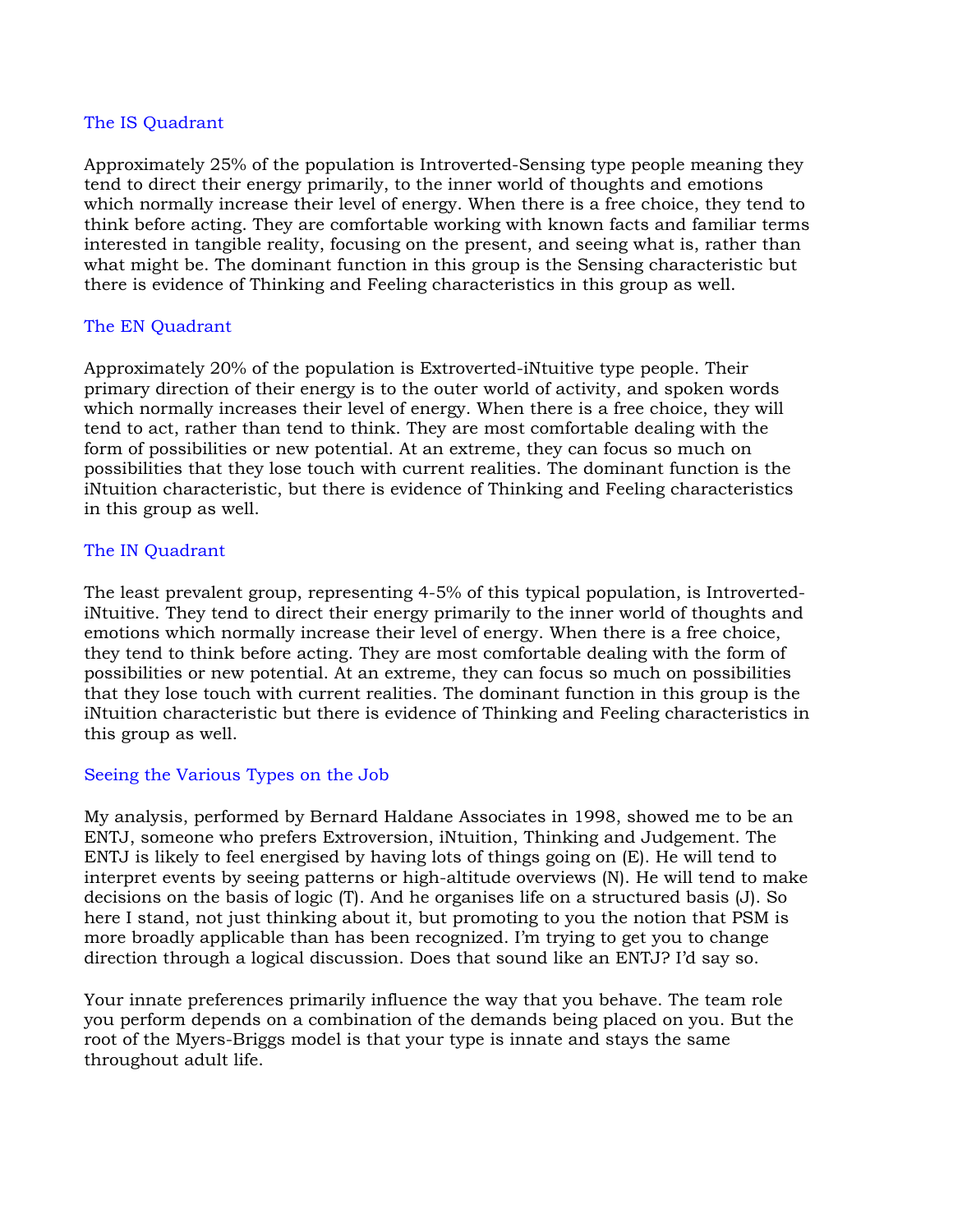#### Data and Information to Knowledge and Wisdom

Experience is the working sum of individual experiences of leaders and employees, their collective shared experience and the experiences of others, particularly stakeholders and superiors. The experience an organization has already had can have major impact on how it perceives its risk situation, its actual level of risk, the kinds of risks it is willing to assume and how readily it can respond to risk. It represents what the individuals and the weighted average of the groups have learned, whether good or bad.

## Knowledge Management

Knowledge management, intellectual property and human capital are concepts that have raced to the forefront of business jargon over the past fifteen years. In-depth coverage is well beyond the scope of this paper but let's quickly take an overview of the field.

## Data

Data refers to discrete, objective facts about events. In an organizational context, the word data refers to structured records of events. Data are created with facts so a piece of data can be thought of as a fact.

Data is the building blocs of meaning. It has no context except for its relationship to other bits of data. Without further context, data is meaningless as the user cannot determine where it came from or why it is being communicated. Data includes such things as lists of temperature, scores, and bits of news. Note that data can pose as information. For example, trivia and bits of news is just data; it has nothing to teach us. In addition, what constitutes data to one person, may in fact be information to another person.

#### Information

Information emerges from the form that data takes as it is arranged and presented in different ways. The "massaging" of the data adds more context to it and allows us to understand something about the data presented. Researchers often describe it as a *message* that is communicated. As with any message, it has a sender and a receiver. The purpose is to change the receiver's way of perceiving something so as to cause an impact on her judgement and behavior. Inform originally meant to give shape to; while information is meant to shape a person. Think of information as data that makes a difference.

Shareability refers to the extent to which information can be exchanged. Information has high shareability if it is easy to exchange between different individuals without loss of fidelity. Internal information, e.g. perceptual, emotional, imagistic information often is qualitatively different from external information, e.g. spoken, written information, and that means internal information is often not particularly shareable.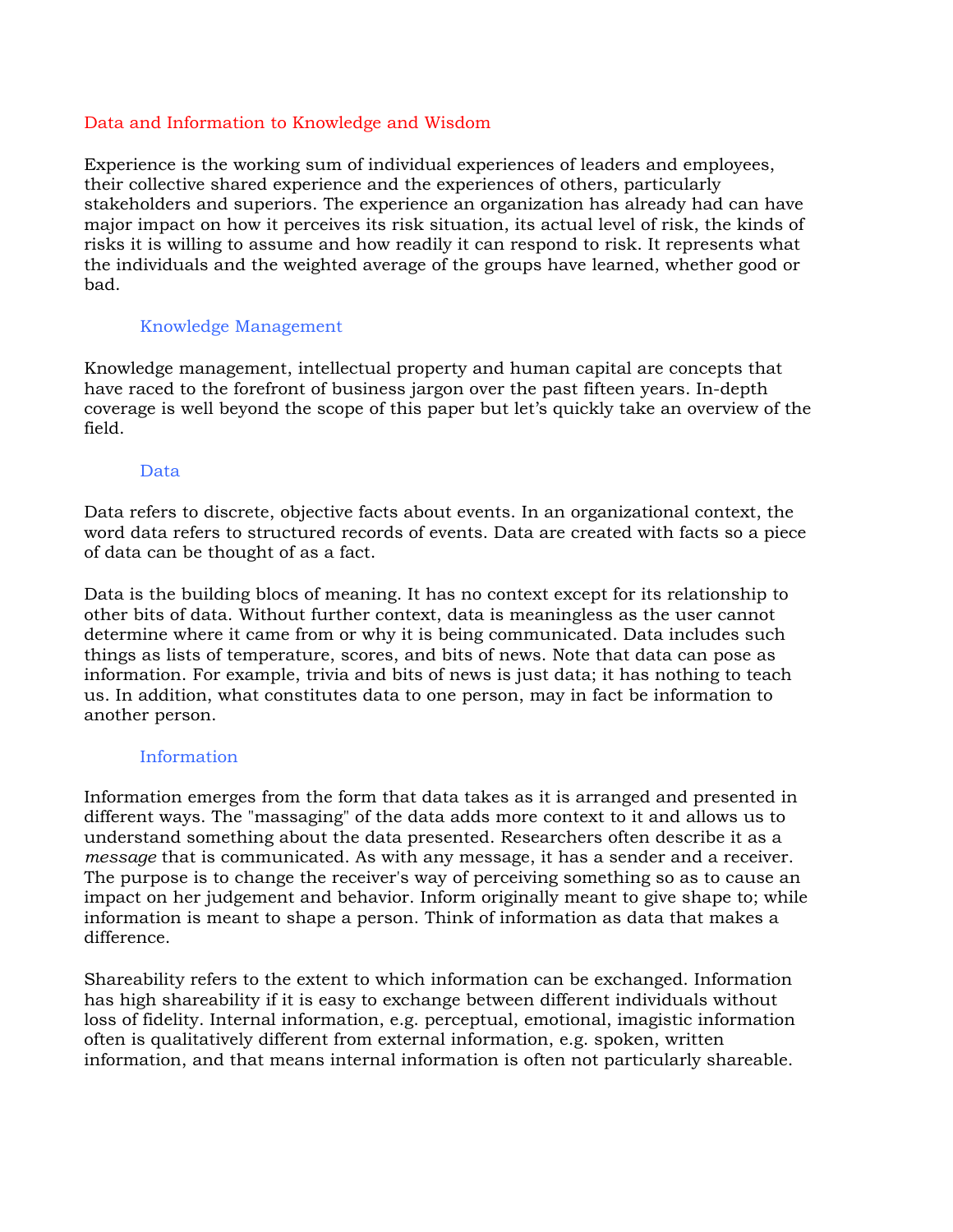#### Knowledge Dynamics

Knowledge creation is essential! It's what makes people and organizations smarter. That refers to the ability to make the leap from data and information to synthesize knowledge from and disseminate the resulting understanding through the organization and implant it in its products, systems, processes and internal environment. Two kinds of knowledge have to be considered.

Explicit Knowledge is the stuff that can be expressed in formal grammatical sentences, mathematical relationships, technical specifications and so on. It's at the core of formal education in general and very much so in the case of an engineering degree. It can be articulated into formal language, including grammatical statements, mathematical expressions of scientific phenomena, specifications and manuals. Explicit knowledge can be readily transmitted others. It can easily be processed by a computer, transmitted electronically, or stored in databases.

Tacit Knowledge is the softer intangibles like beliefs, perspectives and values. It is more subjective, laden with insights, intuitions and hunches making it much tougher to communicate. It is generally less formal in its origins and grows out of personal knowledge embedded in individual experience. It involves intangible factors, such as personal beliefs, perspective, and the value system. Tacit knowledge is difficult, although not impossible, to articulate with formal language. Before tacit knowledge can be communicated, it must be converted into words, models, or numbers that can be understood. Tacit knowledge is sometimes called implicit knowledge. There are two dimensions to tacit knowledge:

(1) Technical knowledge refers to skills and crafts..."know-how", "knack", "technique", procedural things. This folds in the kind of informal skills often considered *know-how*. A tradesperson or process operator develops a wealth of expertise after years of experience. But they often have difficulty expressing the technical or scientific principles of his or her craft. Highly subjective and personal insights, intuitions, hunches and inspirations derived from personal experience fall into this dimension. This is a real challenge in formalizing practices.

(2) Cognitive knowledge refers to figurative language, symbolism, mental models, beliefs and perceptions so ingrained that they seem subconscious. This dimension consists of beliefs, perceptions, ideals, values, emotions and mental models so ingrained in us that we take them for granted. Though they cannot be put into words very easily, this dimension of tacit knowledge is extremely important since it shapes the way we perceive the world around us and how we look at the need for new approaches such as PSLM.

# Creation of Organizational Knowledge

Organizational knowledge is what we are driving to create and it is "created" when difficult to explain tacit knowledge is converted to more shareable explicit knowledge. It also happens when the reverse happens, when explicit knowledge is converted to tacit knowledge in effective refresher training. There are four basic mechanisms in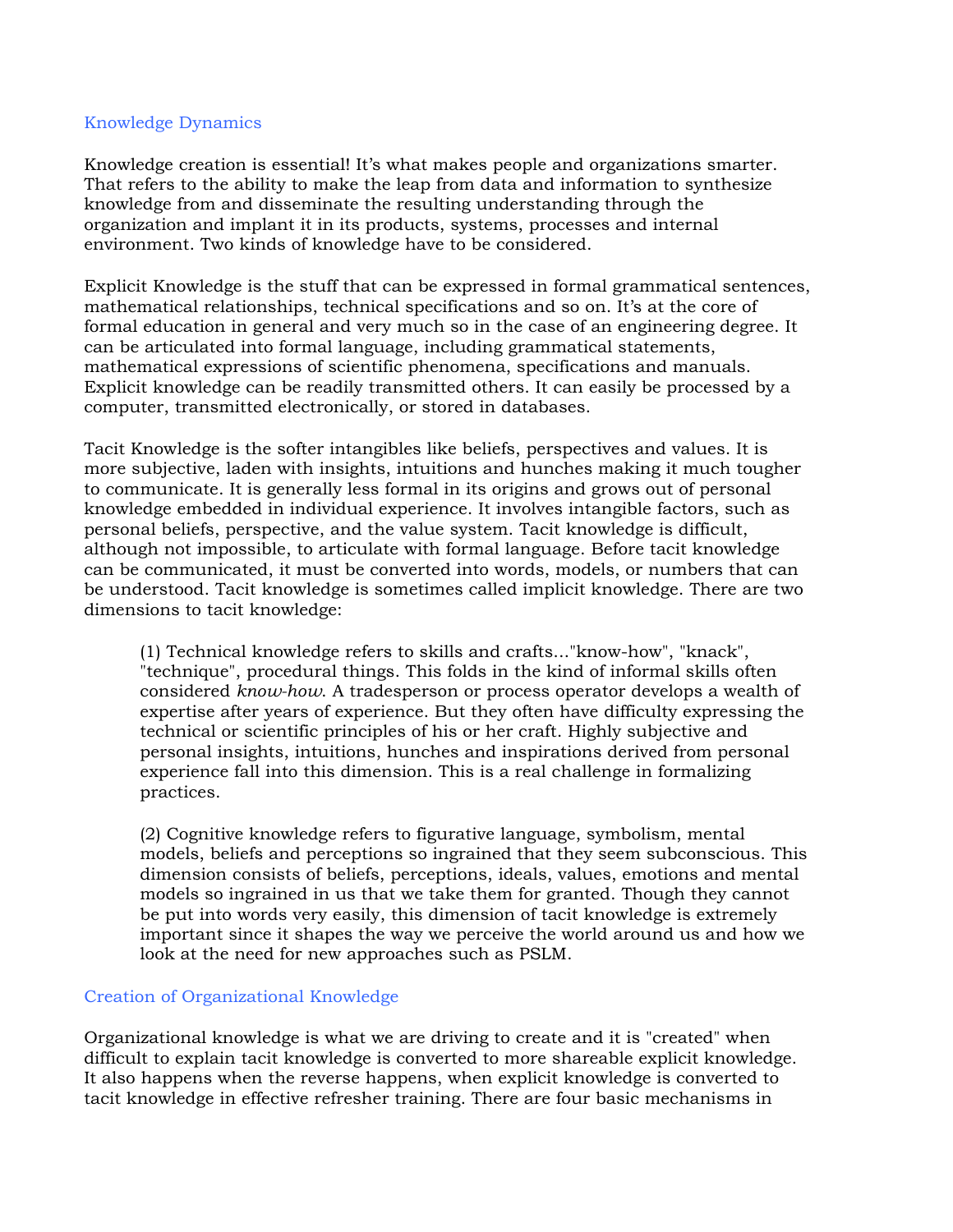which knowledge creation happens, and it is really valuable to understand them and personalize them.

Combination...explicit to explicit: Process of putting knowledge into conventional information systems. Individuals exchange and combine knowledge through media, such as documents, meetings, and conversations. Information is reconfigured by such means as sorting, combining, and categorizing. Formal education and many training programs work this way. As chemical engineers or more generally, as formally educated professionals, we do this routinely in conferences and peer networking opportunities.

Internalization...explicit to tacit: Closely related to "learning by doing." Normally, knowledge is verbalized or diagrammed into documents or oral stories. This is very much recognized and acknowledged and is the channel through which most traditional classroom-type training occurs.

Socialization...tacit to tacit: Sharing experience through shared mental models. Sharing experiences to create tacit knowledge, such as shared mental models and technical skills. This also includes observation, imitation, and practice. However, "experience" is the key, which his why the mere "transfer of information" often makes little sense to the receiver. This is the mechanism at play among peers in operations control rooms and maintenance shops throughout industry. It's the core vehicle of buddy training. More subtly, it is the process through which the informal organizational culture perpetuates itself, much to the frustration of change agents who are unable to recognize and manage it.

Externalization...tacit to explicit: Key to creating new knowledge ...understanding converted to statements. The quintessential process of articulating tacit knowledge into explicit concepts through metaphors, analogies, concepts, hypothesis, or models. Note that when we conceptualize an image, we express its essence mostly in language. This may be the softest of the four and certainly the least emphasized in our technical education process. As a teenager, I learned more from my Dad about the value of learning from older and more experienced, although less formally educated people, than I did in four years of university education. In my personal assessment, it has been at the core of the success I have enjoyed in my career.

#### Wisdom

Wisdom is the ultimate level of understanding. We get there when we see enough patterns and trends that we are able to synthesize and then use them in novel ways. Wisdom is not easily passed from one person to another as it must be worked for. However, recognizing and valuing the wisdom in others will help define a framework for achieving it.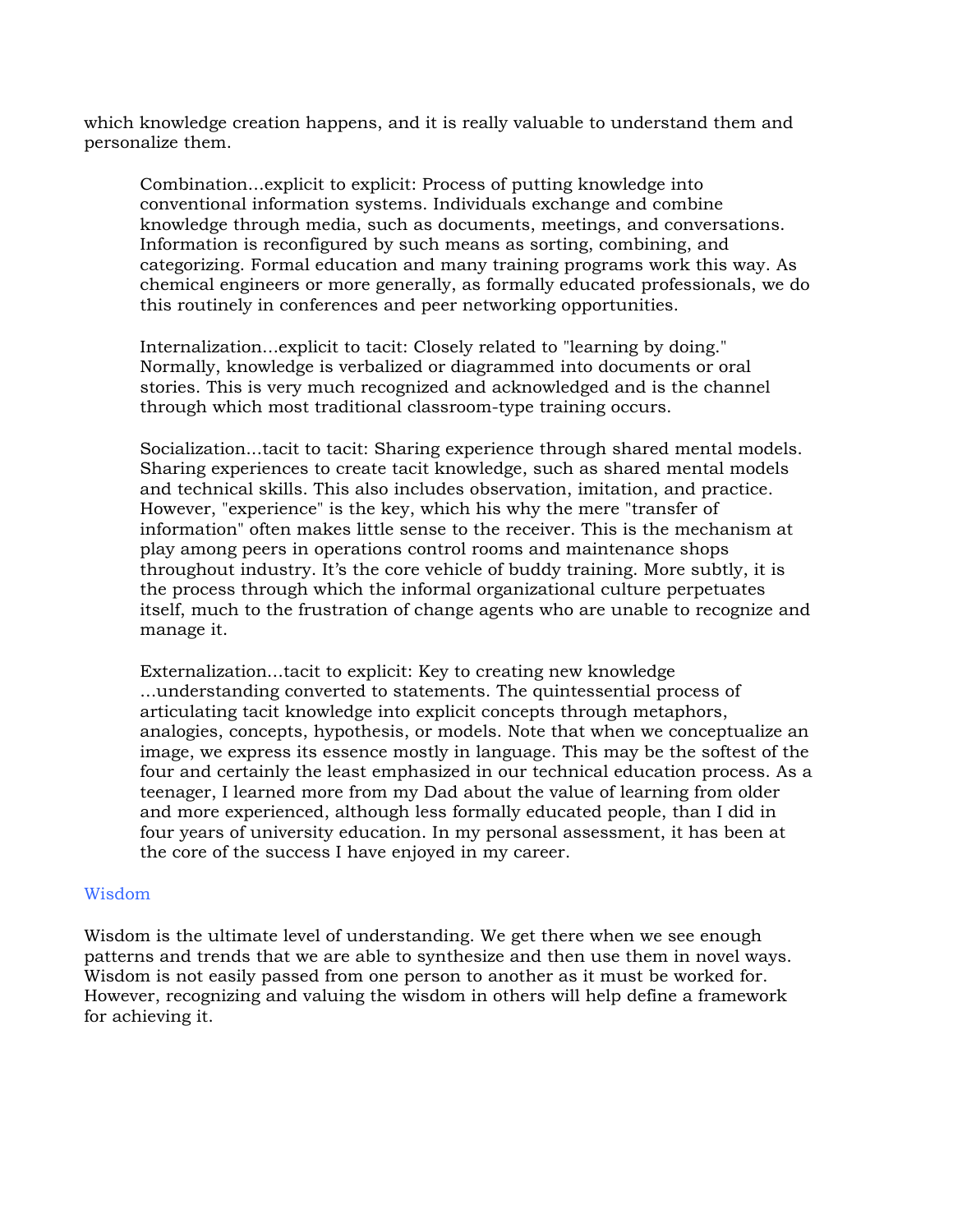## Zooming

Every organization that has been successful has been made up of detail-oriented and concept-oriented people. Concept-oriented people, as represented by the 20% of the population in the Myers-Briggs "EN" quadrant, have tended to migrate towards the managerial positions in an organization where their tendency to pull back and focus on the big picture and interrelationships makes them productive. Rank-and-file doers, on the other hand, are most successful if they are detail-oriented people. These are the 80% of the population in the other three quadrants, "ES", "IN" and "IS". They can mentally zero in and focus on the smallest elements of whatever they are working on and that makes them productive.

People who can manage their preferences and develop the ability to be detail-oriented some of the time and concept-oriented at other times can be in the strongest possible position to contribute. Even if they spend most of their time in their dominant mode, there is still advantage in being able to adjust focus, like a telephoto to wide-angle zoom camera lens. Successful reorganization efforts are those that make people comfortable in a situation where they can switch back and forth to make a richer contribution.

Since the industrial revolution began with the invention of the spinning jenny nearly 250 years ago, every modernizing step has been to divide jobs into parts, leaving no one with a sense of accountability for the quality of the overall job. We must give back control so each employee can feel a sense of contribution. People in the rank and file "doer" category who can zoom up into the high level perspective of how their job contributes are able to shift back to their functional level and contribute the value of their insight and achieve more satisfaction from their job.

Leaders who understand their business to the extent they can zoom down, offer guidance or pose constructive questions and then zoom back up and step aside and let their people perform, demonstrate competence in a very visible way and provide a critical factor in the competitive performance of an industrial organization.

#### Making Risk Optimization Permanent

When you think about institutionalizing risk optimization, think in terms of building a dam. You convert the threats of flood and drought into the opportunities of power generation and irrigation. The goal for the entire organization has to be holding on to achievements already in place, while consistently making decisions that maximize opportunities and minimize threats.

Risk Optimization does not try to eliminate 100% of all threats nor does it attempt to achieve 100% of all opportunities. Trying to do so, on a sustained basis, will result in paralysis or burnout. What we have to be shooting for is to sustain, over the long term, what has already been achieved; always understand our total risk situation in all situations, not just a few select cases and continue to achieve a proper balance between capitalizing on opportunities and developing contingencies against threats throughout our operations and business areas.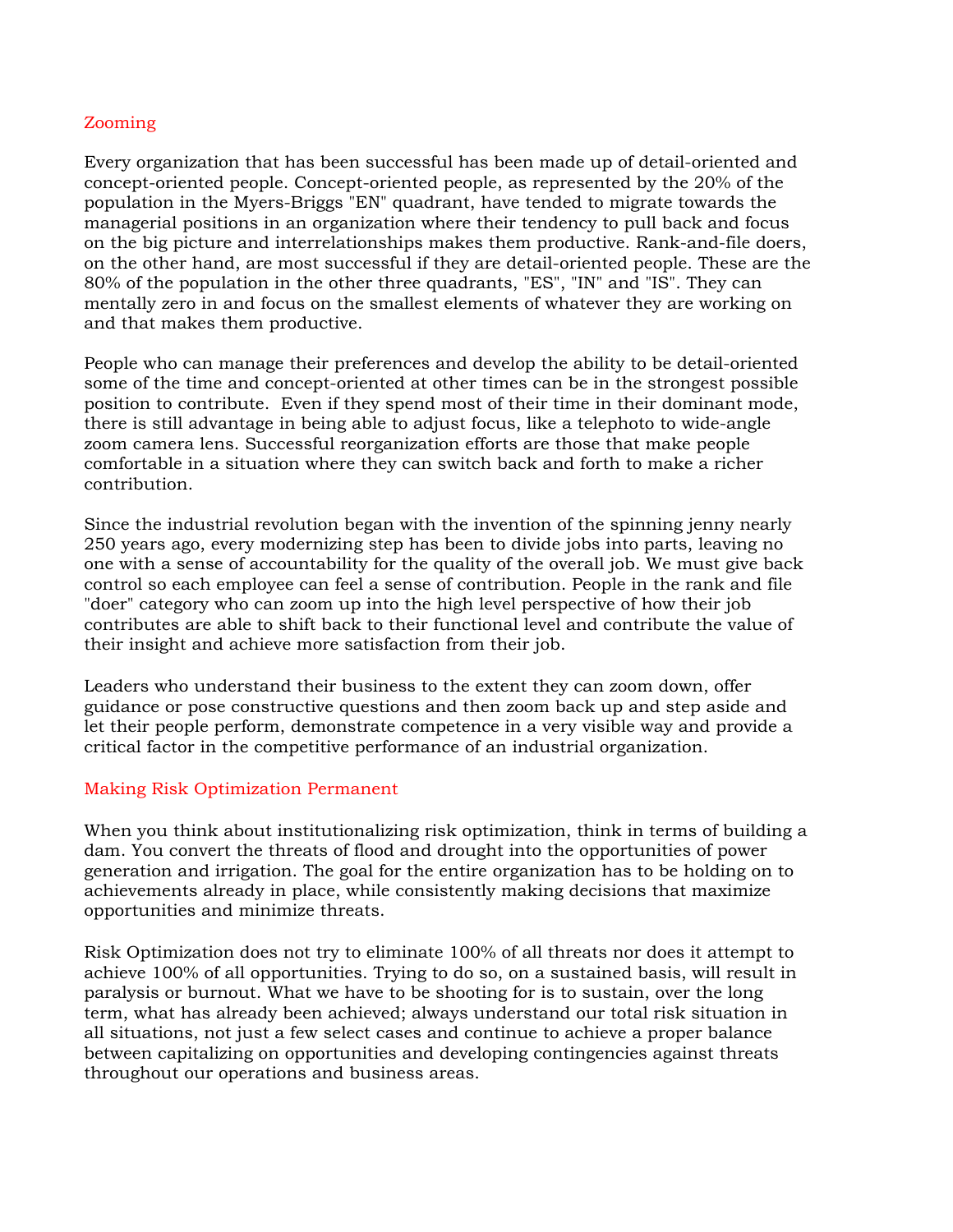Consideration and optimization of risk, on a continual basis, has to become a mindset in your management strategy. It is an approach that is compatible with virtually any management structure. When performed properly, it involves active participation of people at all levels. Threats and opportunities are tied to each other. They are the opposite sides of the same coin. And it's not just a matter of being defensive. Effective risk management is, or at least should be, a source of competitive advantage.

The fundamental values of an integrated approach to risk optimization are that your decision-making process will be more informed; your efficiency of capital expenditures will be improved; the confidence of directors and investors will improve and responsiveness to corporate governance needs will improve.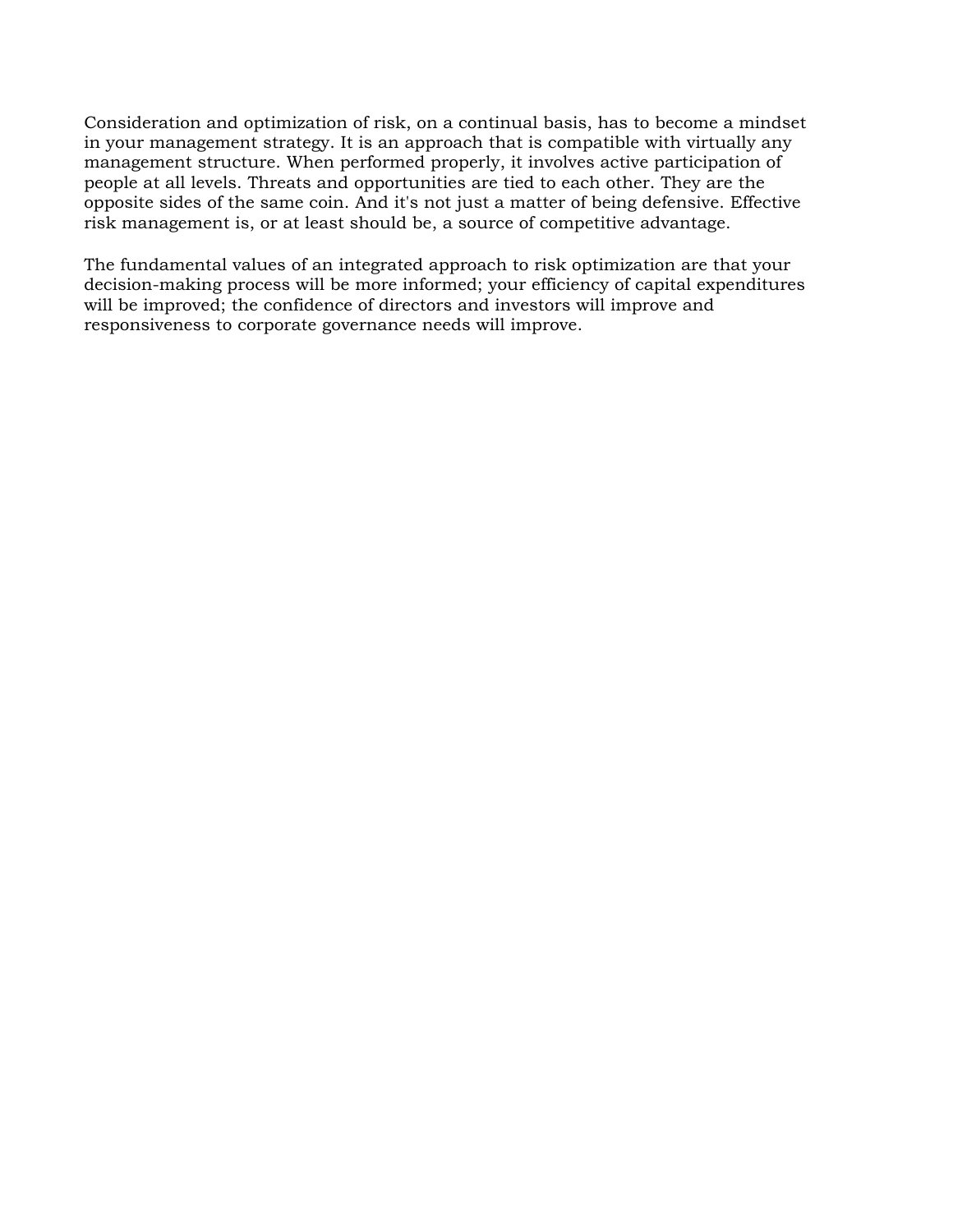References:

Achterbergh, Jan & Vriens, Dirk. "Managing Viable Knowledge." Systems Research and Behavioral Science. V19 i3 p223(19) (May-June 2002).

Alp, Ertugrul, Ph. D., P. Eng., and Boughner, R. Thomas, P. Eng., MCIC, "Risk Assessment for Chlorine Dioxide Systems", presentation to Process Safety and Loss Management Symposium, 55th Canadian Chemical Engineering Conference, Toronto, 2005.

Anon., "Black Liquor Recovery Boiler Advisory Committee", BLRBAC, Atlanta, 2005; www.BLRBAC.org

Boughner, R. T., "DNV Risk Optimization 2002; Incorporating it into Your Business Strategy", Pope & Talbot Ltd., Mackenzie Pulp Operations internal memorandum, 2002.

Boughner, R. Thomas, "The Discipline of Process Safety Management and How It's Relevant to the Pulp and Paper Industry", presented to Pulp & Paper Technical Association of Canada, PacWest Conference, Harrison, British Columbia, 2003.

Boughner, R. Thomas, "Leadership, the Thirteenth Element of Risk Optimization in Process Facilities", presented to Process Safety and Loss Management Symposium, 54th Canadian Chemical Engineering Conference, Calgary, 2004.

Clark, M. Douglas, "Your Optimal R; Integrating Risk into a Successful Business Strategy", Det Norske Veritas (U. S. A.) Inc, Duluth, Georgia, 2001.

Clark, Donald, "Performance, Learning, Leadership, & Knowledge", http://www.nwlink.com/~donclark/

Cleveland H. "Information as Resource", The Futurist, December 1982 p. 34-39.

Davenport T., Prusak L. "Working Knowledge", Harvard Business School Press: Boston, MA, (1998).

Drucker, Peter F., "The New Realities", Harper & Row, New York, 1989.

Krough G., Ichijo K., Nonaka I., "Enabling Knowledge Creation", Oxford University Press, New York, 2000.

Malhotra, Y. (1998). "Towards a Knowledge Ecology for Organisational White-Waters", Keynote presentation at the *Knowledge Ecology Fair 1998: Beyond Knowledge Management.*

Myers, Steve, "Working out Your Myers Briggs® Type", Team Technology, Hoylake, Wirral, United Kingdom. http://www.teamtechnology.co.uk/tt/t-articl/mb-simpl.htm

Nonaka, Ikujiro & Takeuchi, Hirotaka (1995), "The Knowledge Creating Company", Oxford University Press, New York, 1995.

Wurman, Richard Saul with David Sume and Loring Leifer, "Information Anxiety 2", Que Publishing, Indianapolis, 2000.